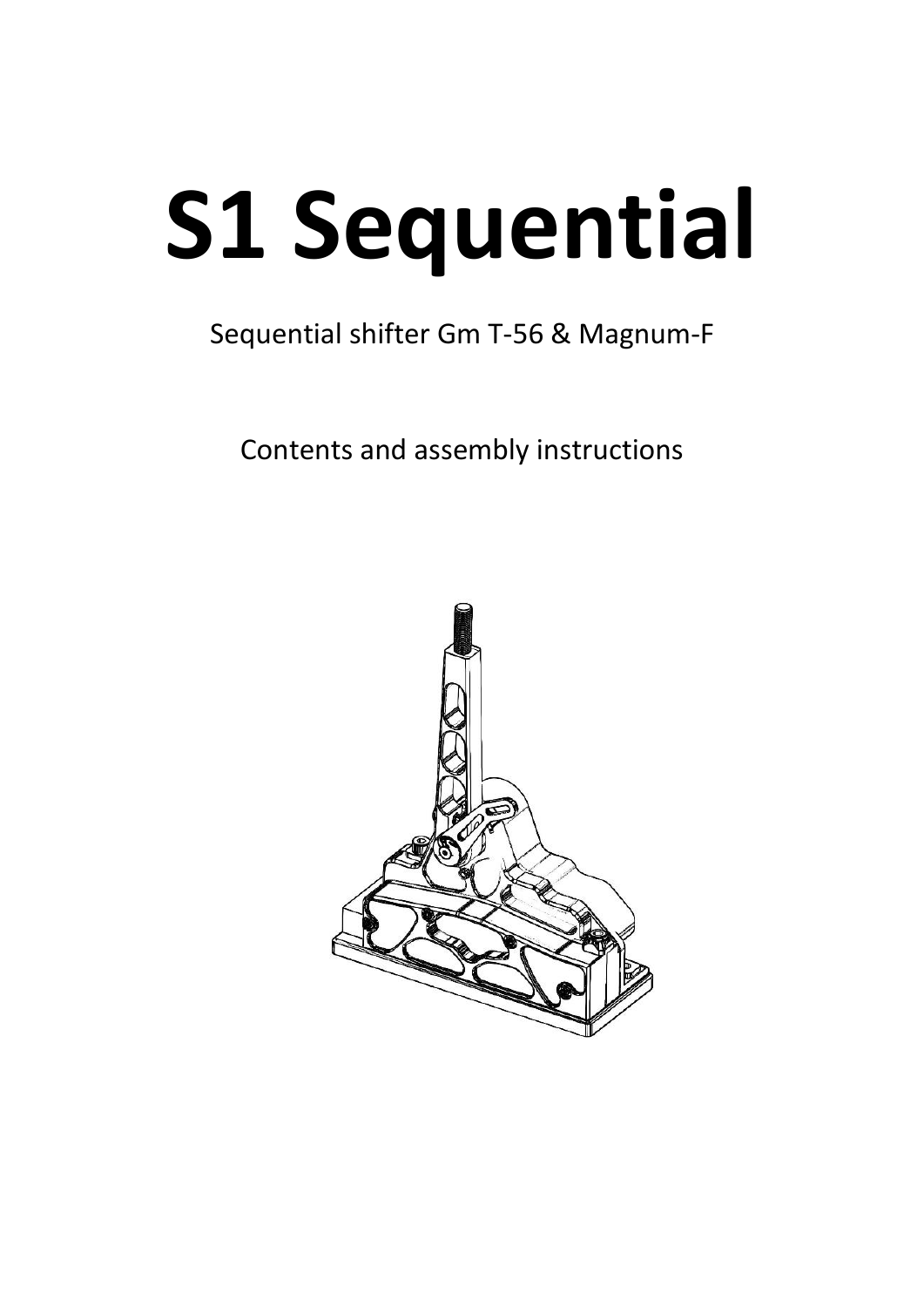### **Parts List**

Sequential shifter x1



Base plate x1



Base spacer x1



Drill Square x1



Shaft fitting x1



Square washer x4



Reverse lockout cover x1



M8x12 (reverse cover) x1



M4x8 (rps) x2



1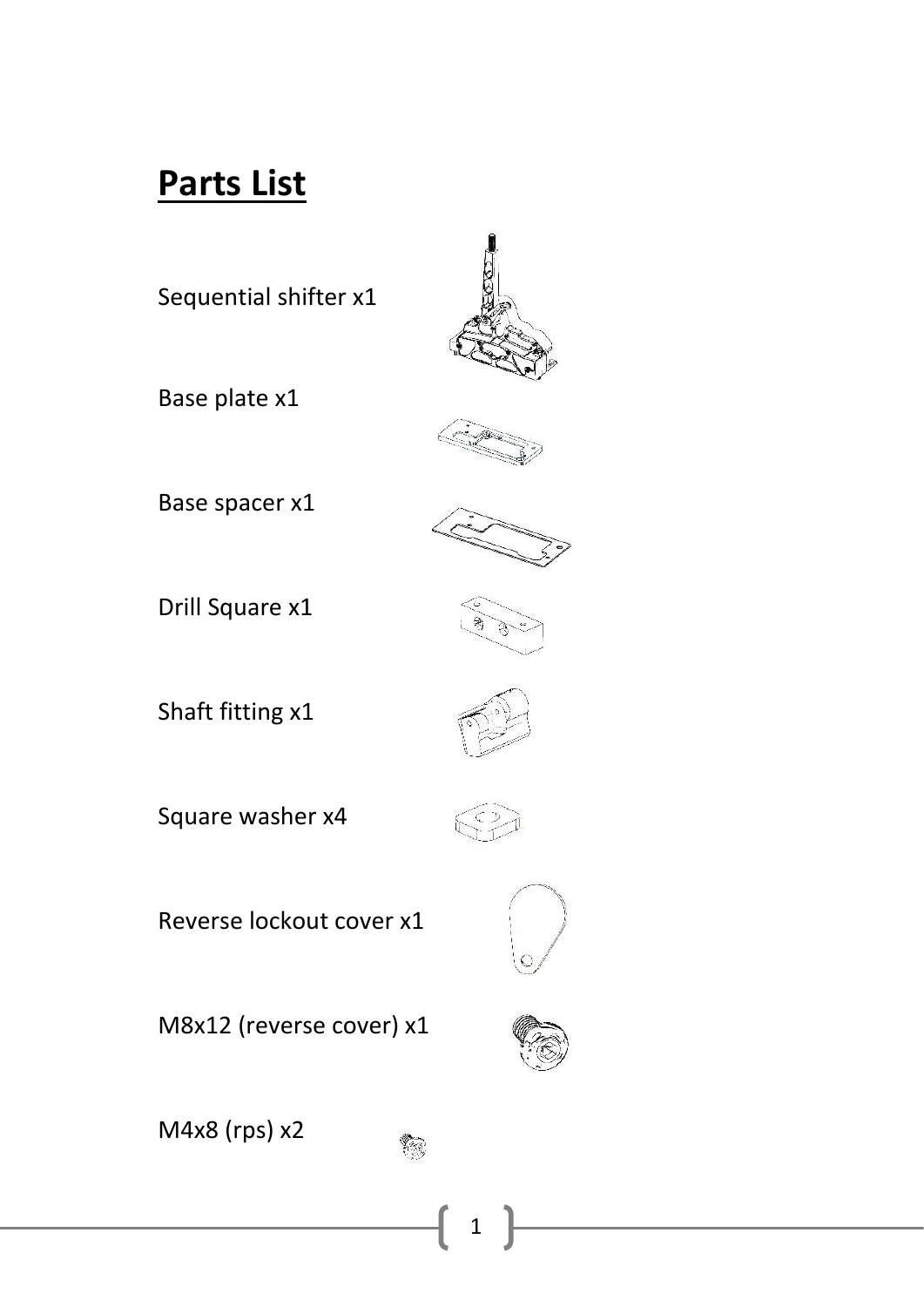M5x25 (drill square) x1  $\mathcal{Q}_{\mathcal{A}^{\text{top}}_{\text{top}}}$ M5x30 countersunk (drill square) x1  $\mathbb{R}$ M8x16 countersunk (base plate to gearbox) x3 M8x35 hex (front left mounting bolt) x1 M8x35 socket head (rear left mounting bolt) x1 M8x80 socket head (rear right mounting bolt) x1 M8x60 socket head (front right mounting bolt) x1 M12x50 grub screw (top of lever) Roll pin 6x32 (drill square)

Please read instructions fully before fitting

### **Installation**

- 1. Remove old shifter and offset lever. The offset lever is the cast part that is secured to the selector shaft with a roll pin.
- 2. Remove factory electronic reverse lock out and fit supplied cover with sealant.
- 3. Fit shaft fitting in place of offset lever with the  $3/16$ <sup>th</sup> inch roll pin



2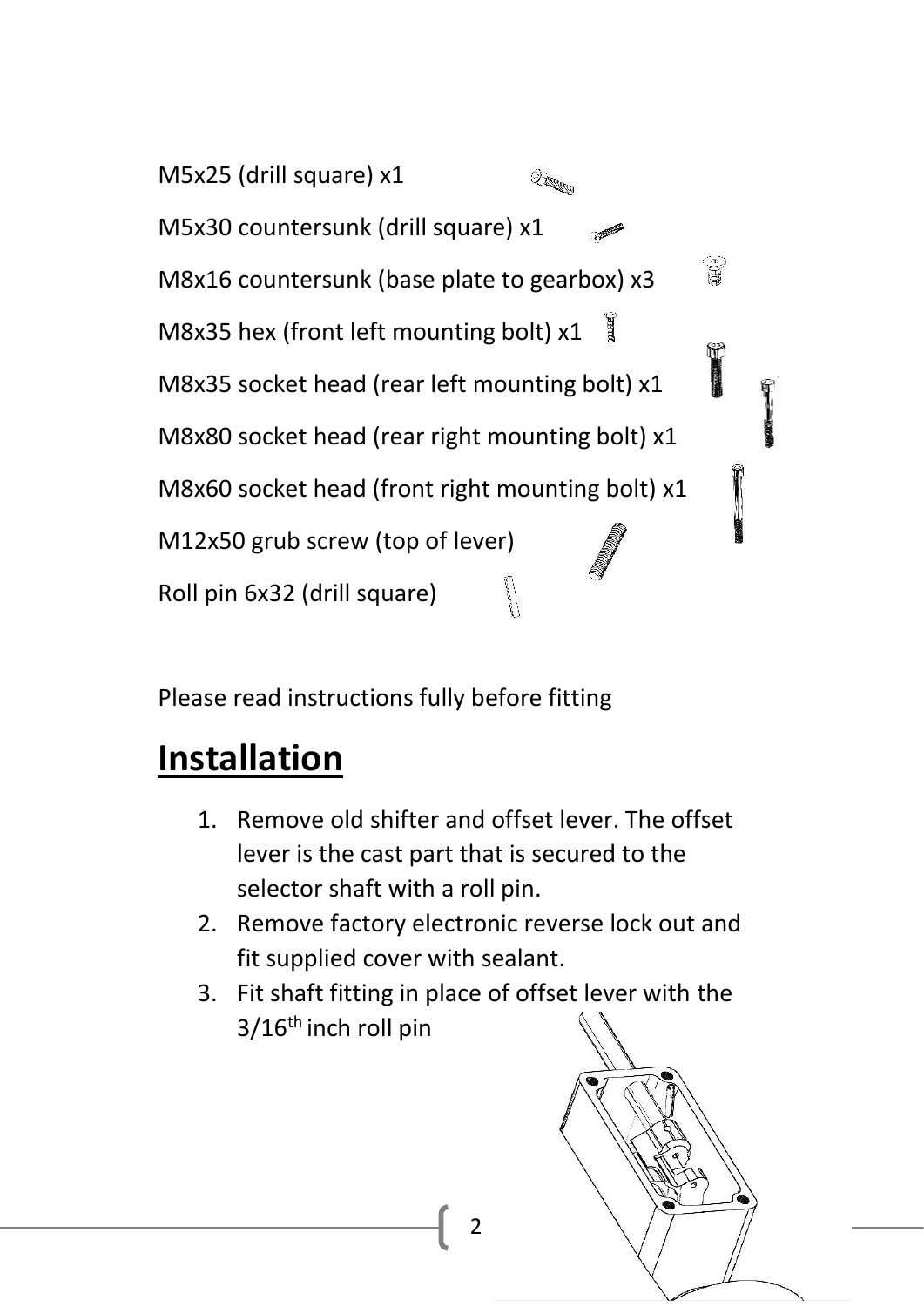4. Apply a thin sealant to the base plate the fit with the three 8x16mm countersunk bolts.



5. Fit base spacer with a thin layer of sealant.

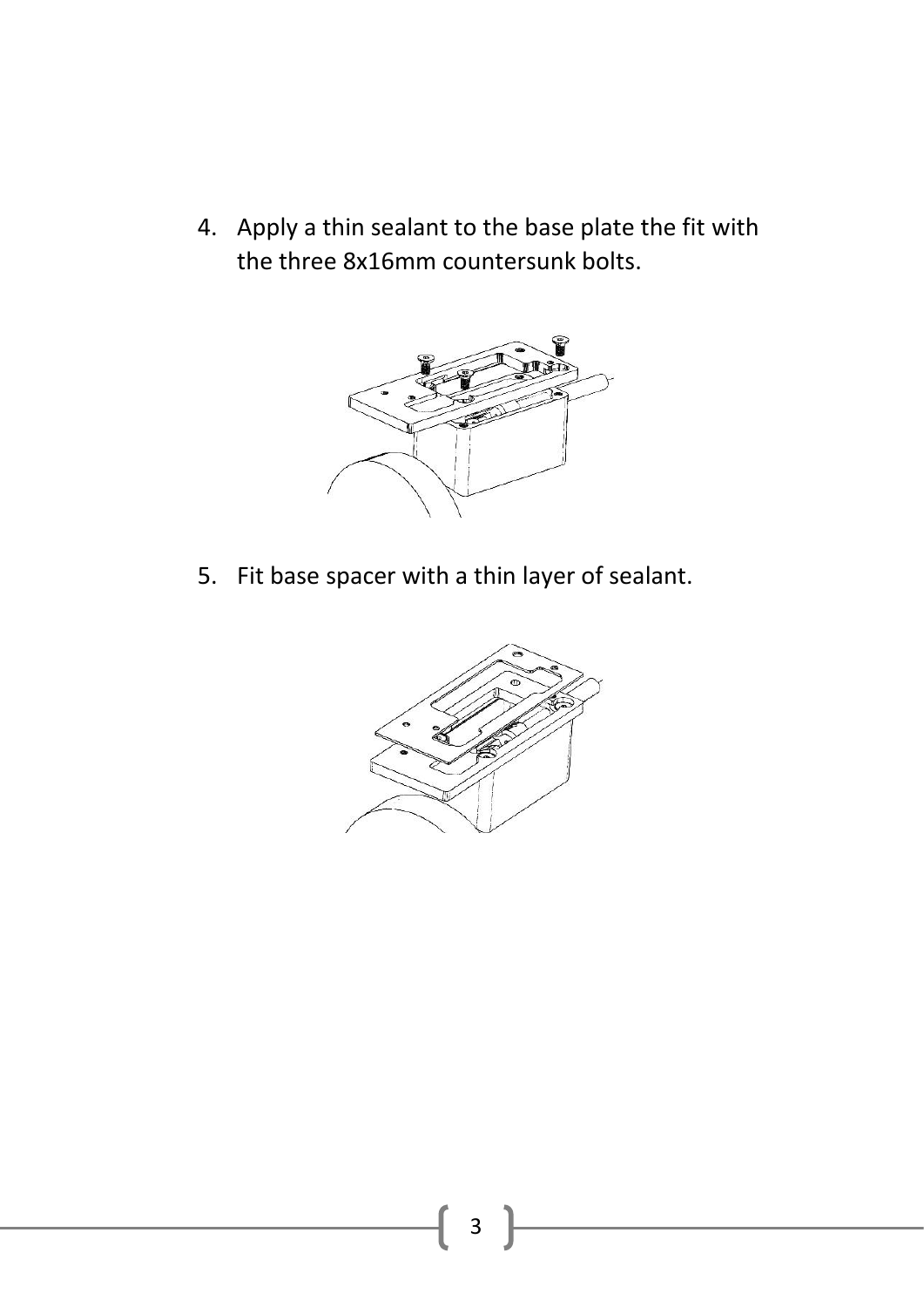### **Check shift throw**

Its very important to check the throw of the gearbox at this point. Measure the throw of the gearbox between 3<sup>rd</sup> and 4<sup>th</sup> gears, make sure that each gear is fully selected by turning the input or output shaft as you do this. If this measurement is 17.5mm you have a Tr-6060 or Magnum transmission and your shifter should have a blue or purple cam if it measured 22mm you have a T-56 and your shifter should have a red or orange cam.

#### **Check ball plunger operation**

Some gearboxes use a side mounted spring plunger on cam to centre the shift rod, this is typical on Magnum/Magnum xl / tr6060.



on these gearboxes this ball plunger must be removed and replaced with the provided bung. Other gearboxes use this plunger to centre the shift rod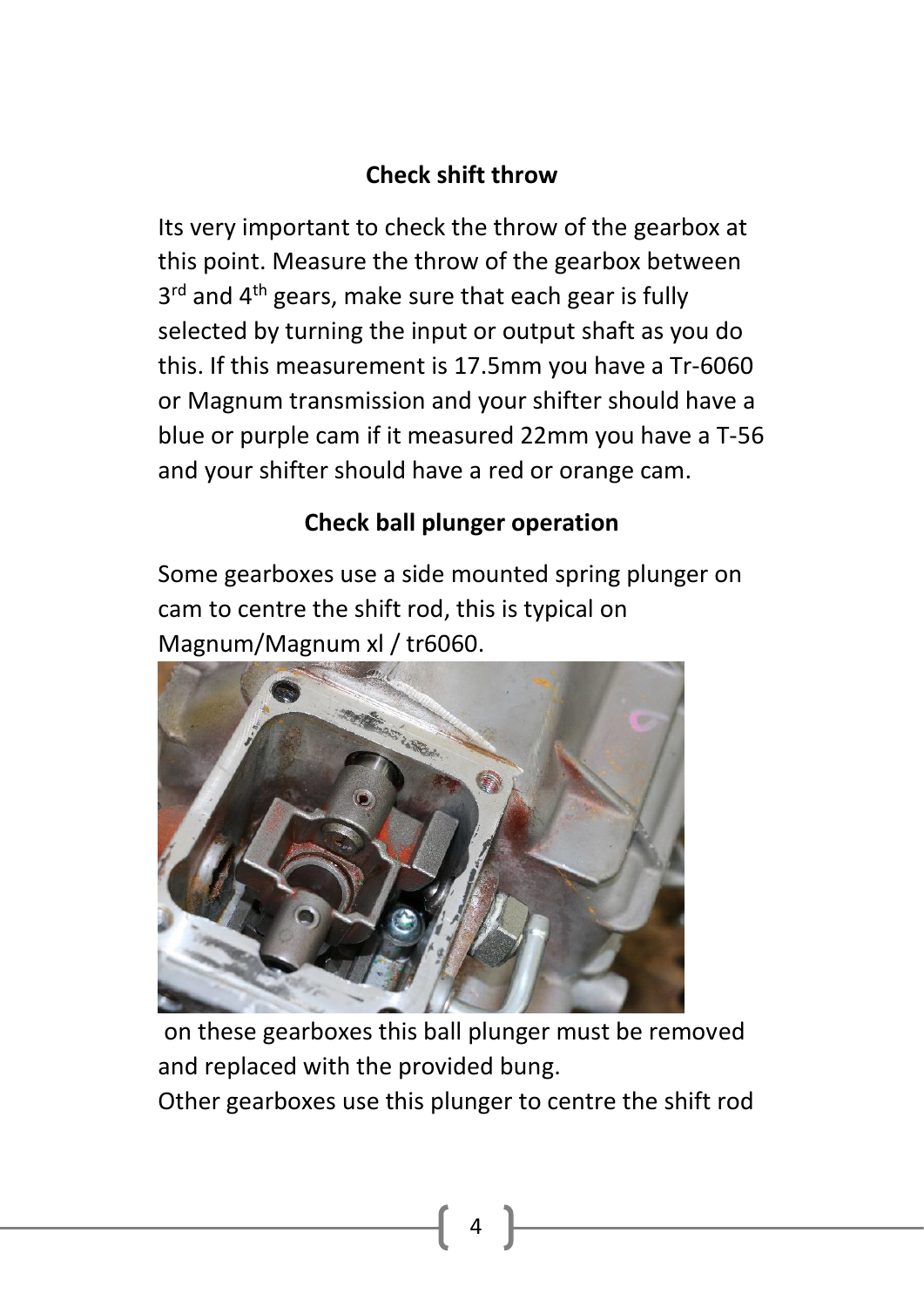longitudinally this is normal on the t56.



in this set up it can be retained and will make selecting neutral easier. The easiest way to check is to rotate the shaft fitting while in neutral, if it stays to the side with minimal force (  $1<sup>st</sup>$  or 5<sup>th</sup> side of the gate you have the t56 style if it has a strong return to centre force you have the Magnum/Tr6060 style.

6. Observe how the shifter functions especially how the reverse selector works. The shift pattern is N-1-2-3-4-5-6.

Pulling the back shifts up gears. Pushing the lever forwards shifts down gears.

Neutral is only a half shift to the stop under  $1<sup>st</sup>$  gear and must be selected softly shifting hard to neutral may damage the shifter or make reverse selection difficult. To select reverse first down shift to neutral then move the lever clockwise when viewed from the right side of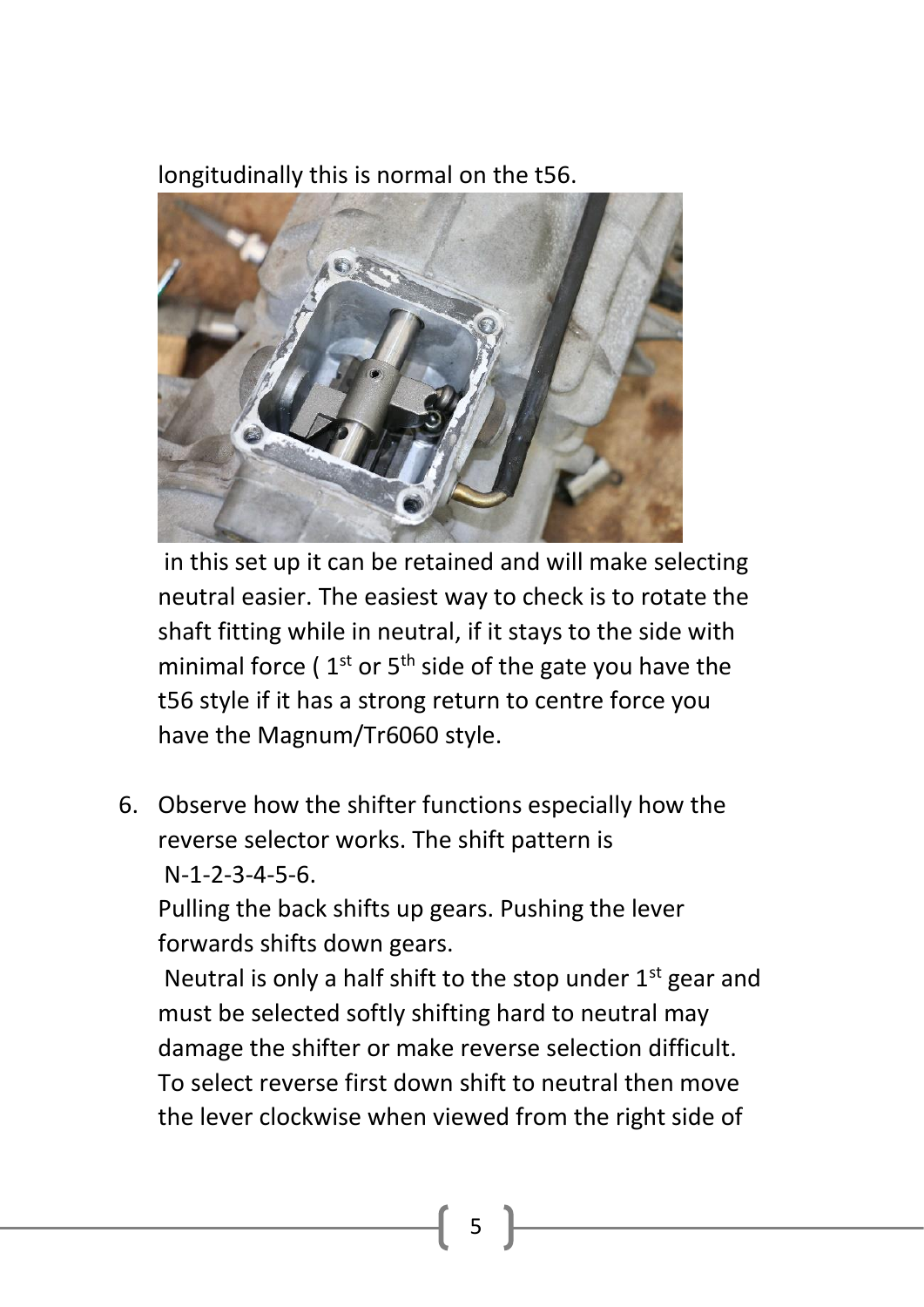the shifter, once the lever has moved up 3 clicks through the internal gate the main shift lever is pulled back to engage reverse gear.

To select neutral gear from reverse, push the main lever forwards a half shift to the stop then move the reverse gear selector anticlockwise. Be sure the reverse selector has been moved the whole way before engaging 1st gear. It may be fiddly at first but it's very quick and simple once it's been done a few times.

Never force the reverse selector if it doesn't move easily select a gear again and gently re-select neutral.



- 7. The reverse selection lever can be mounted facing forwards or backwards to suit the vehicle.
	- 8. Attach the part "drill square" with the m5x25 cap head bolt and the M5x30 countersunk bolt as pictured.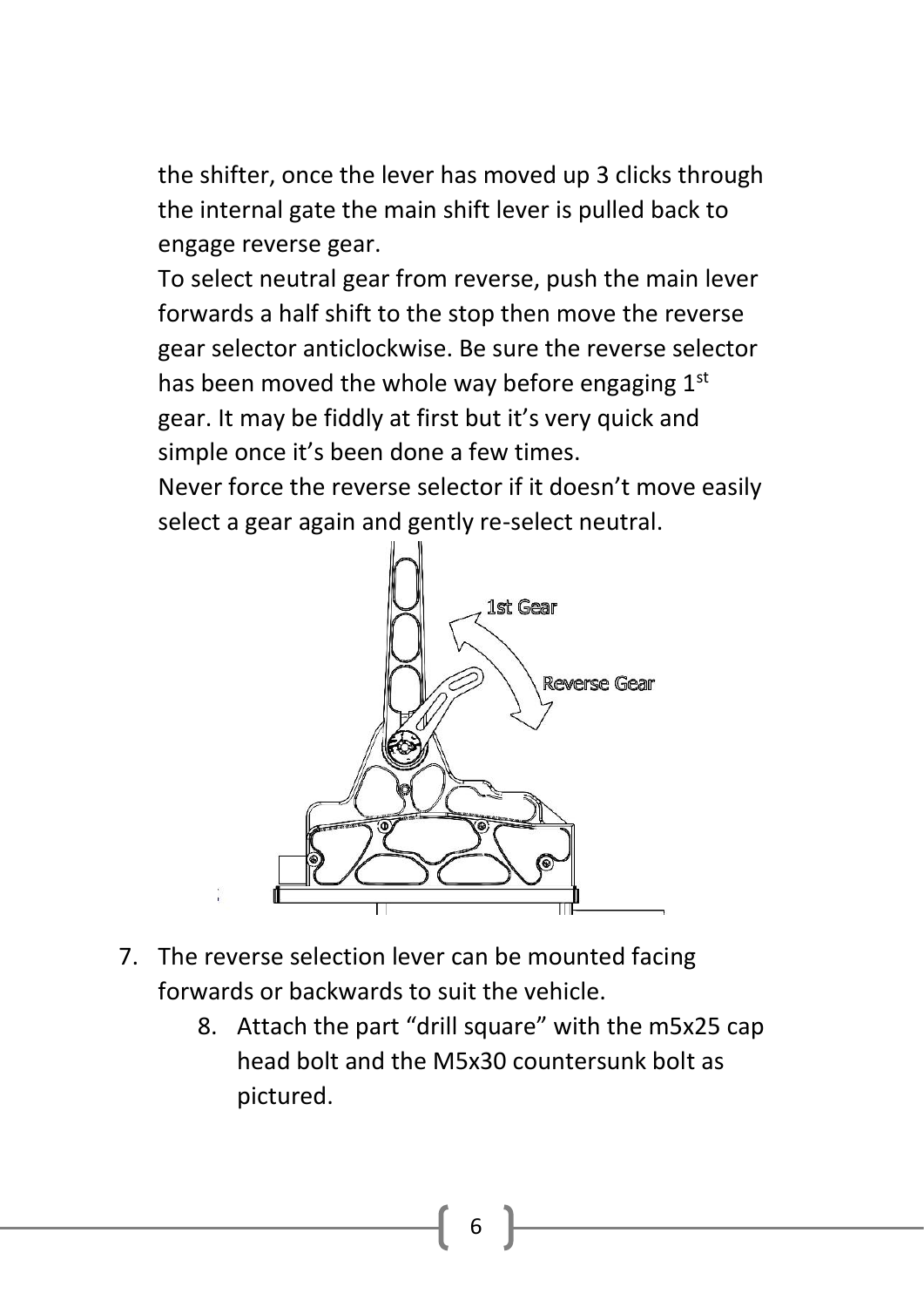

- 9. Put the gearbox in neutral gear and rotate the selector shaft all the way to the reverse position.
- 10. Put the shifter in the neutral position. Shifting may be difficult when the shifter is not mounted in the car. It is easiest to hold the lever and push the front of back edge of the shifter on a solid surface.
- 11. Move the reverse selector to the  $1<sup>st</sup>$  gear position and observe the side shift arm moving down.

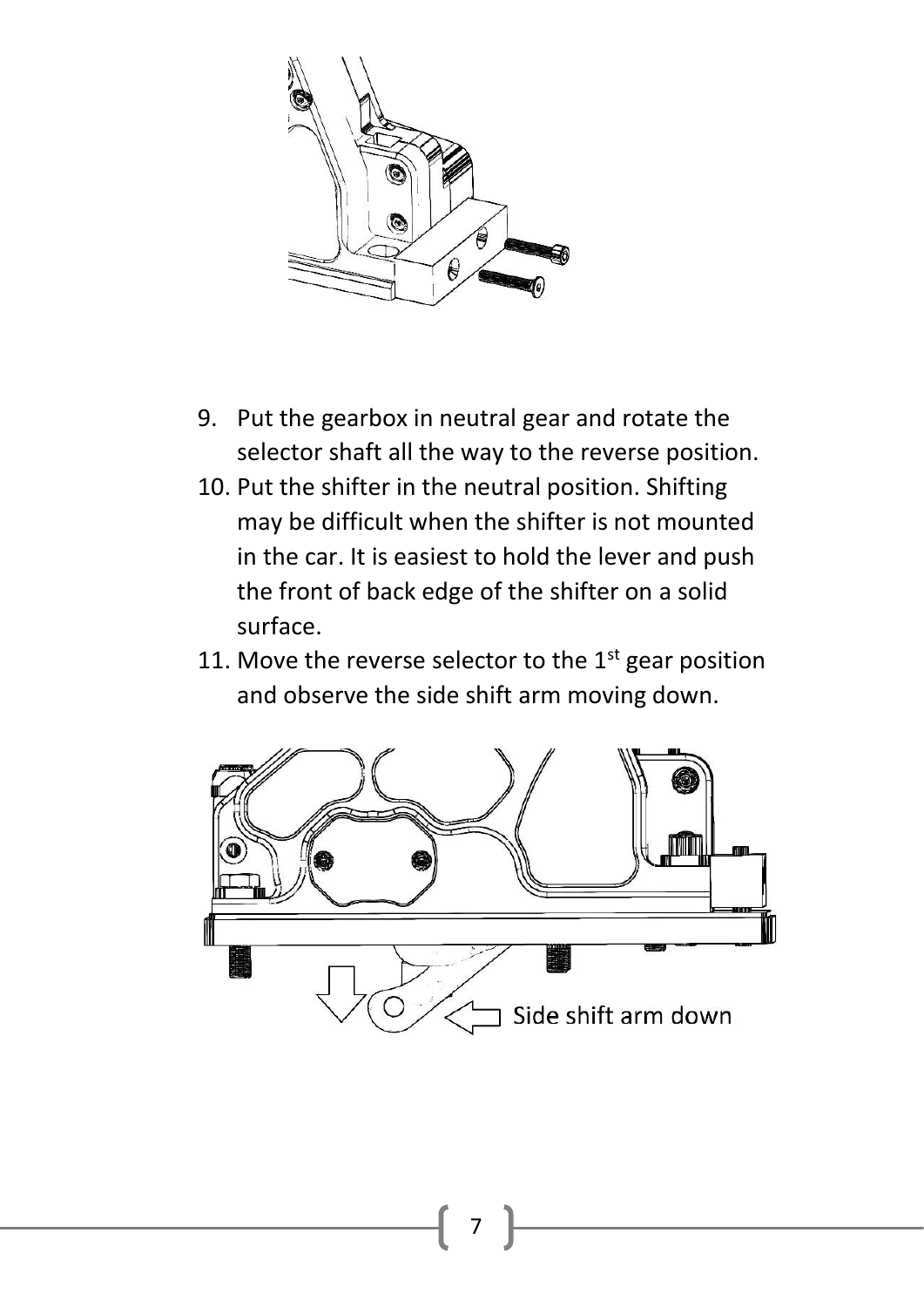12. Slide the ball shaped fitting on the side shift arm into the groove on the left side of the shaft fitting as you lower the shifter onto the base plate. Check that the shifter slides all the way flush with the base, do not force it down with bolts.



13. Fit and slightly tighten the three 8mm cap head bolts to attach the shifter to base plate then rotate the reverse selector back and forth a few times to get a feel of it.

Rotate the reverse selector all the way to the  $1<sup>st</sup>$  gear position and you should now be able to select gears. If the shifter has not been placed exactly in the centre it may jam or get tight to move near the end of lever travel it is often most obvious when you go to change out of that gear where it will be much harder to move than in the opposing gear, this indicates that you need to move the shifter very slightly back or forth. If the problem is on an odd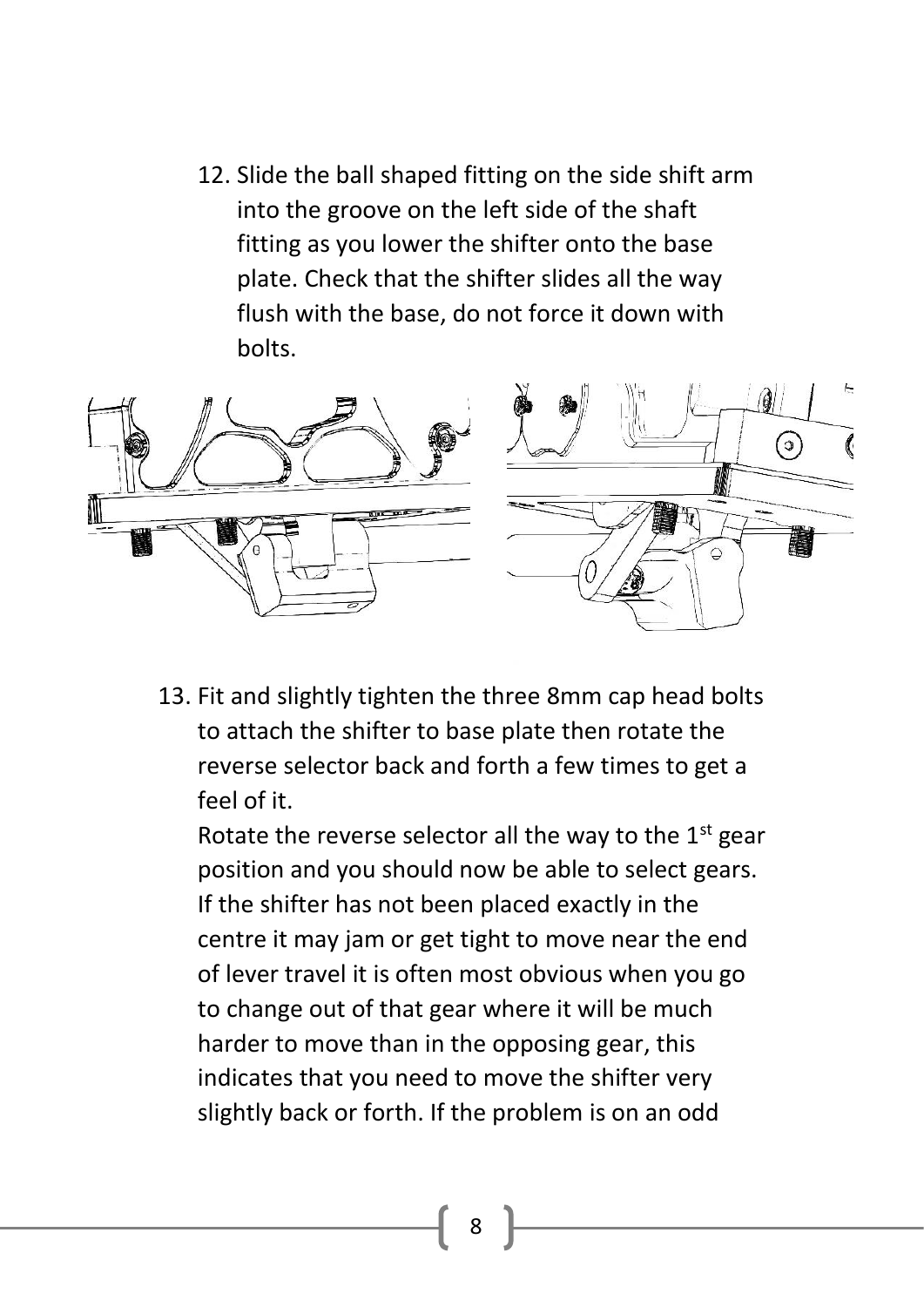number gear you need to move the shifter slightly forwards, if the problem is on an even numbered gear move it slightly backwards. Take your time with this get it right the first time then tighten the bolts and check it shifts as it should in all gears.

14. Once you are certain its correct drill two 6mm holes in the drill square and through the base spacer for the 6mm roll pins. Be careful not to drill through the mounting bolts securing the drill square to the shifter body.

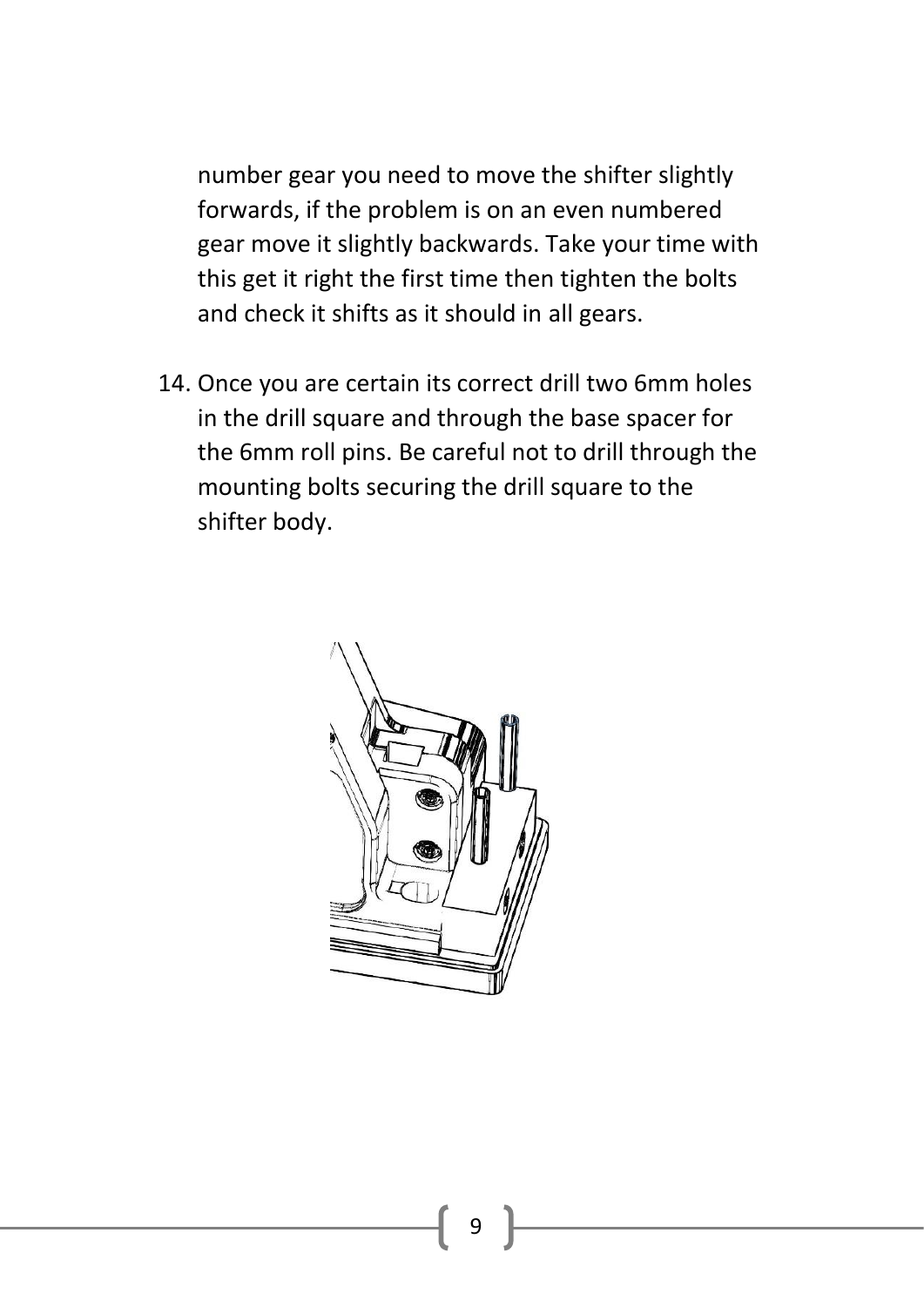- 15. Remove shifter and apply a thin sealant refit bolts finger tight and fit the roll pins to locate the shifter then fit and tighten all 4 shifter bolts.
- 16. If needed the lever handle can be adjusted for angle. If you cannot easily rotate the handle once loosened removed the bolt and insert it from the other side with a piece of metal inserted to cover the hole in this way the bolt its self can be used to loosen the grip on the shaft.

If you have any issues with the shifter or electronics, please contact us even if you are unsure if its faulty or an error on your part and we will find you a solution.

### **Things to remember**

- 1. A gearbox with any shifter fitted may not shift through all gears when the car is not moving. A lot of people don't notice this as with a H-pattern shifter there is no motivation to shift through all 6 gears while stationary. It may be necessary to release the clutch slightly with the engine running while engaging each gear so the internals can rotate and line up. A lot of t56 show this the most on reverse gear.
- 2. Clean transmission fluid is very important in these boxes and it wears out fast when driven hard.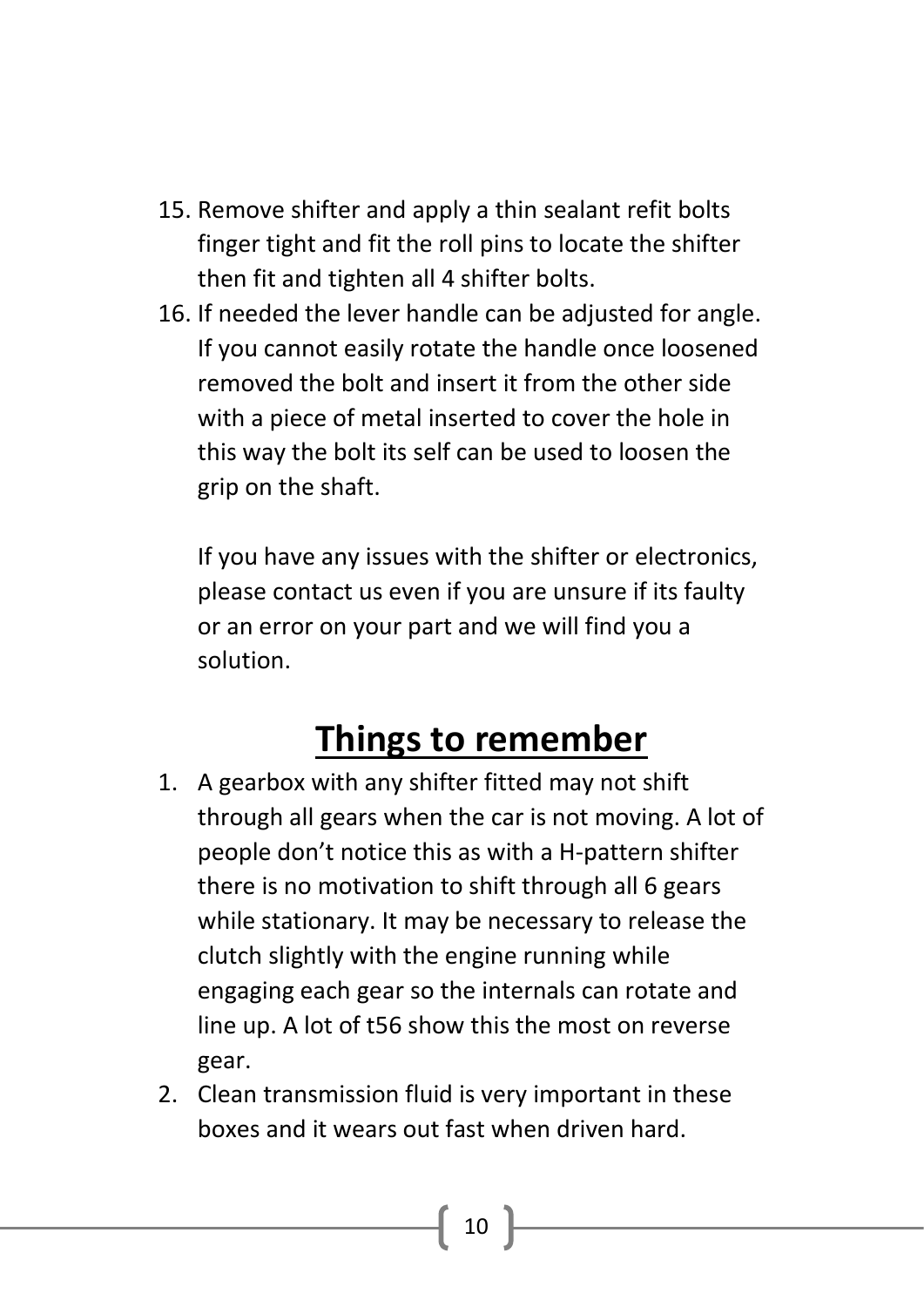- 3. Clutch operation is also very important many cars have poor shift just from the clutch not fully disengaging. If the car moves forwards even a little when first gear is engaged the clutch is not fully releasing. Clutch fluid also gets old and causes issues in a lot of cars.
- 4. Most t56 shifting issues we have seen are actually clutch issues. The most next common problem is broken shift for pads.

### **Shifter removal**

- 1. Use a punch to knock the roll pins all the way out of the base plate.
- 2. Undo all bolts and remove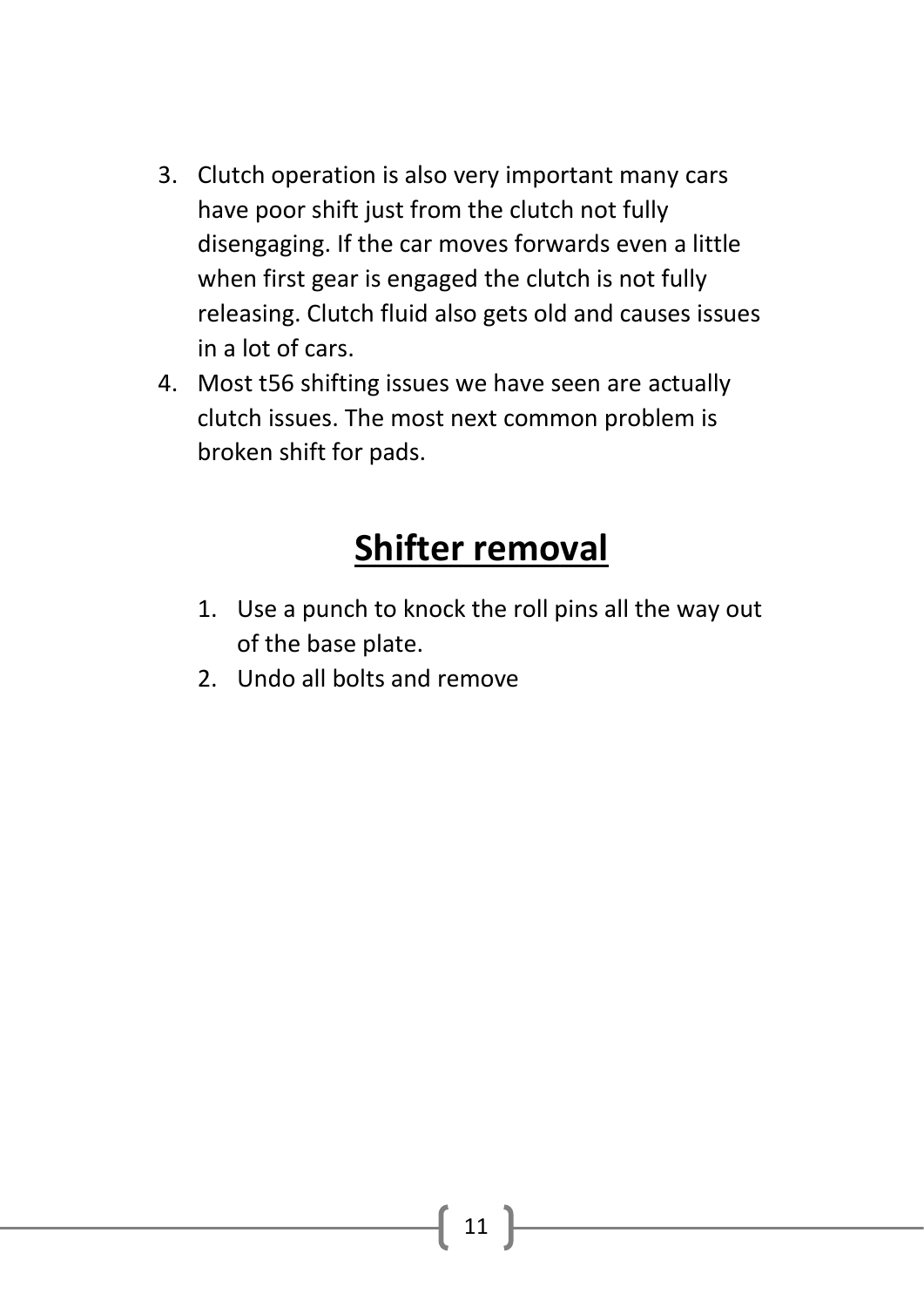# Gear indicator fitment & programming



This gear indicator differs slightly from most by using not just an analog signal to determine gear but also an input from a reverse switch which is necessary with our shifter.

It is that required that the installer has the appropriate knowledge to complete the job, if cannot use a multimeter to test voltage and resistance it is best to get this job done by a professional.

### Fitment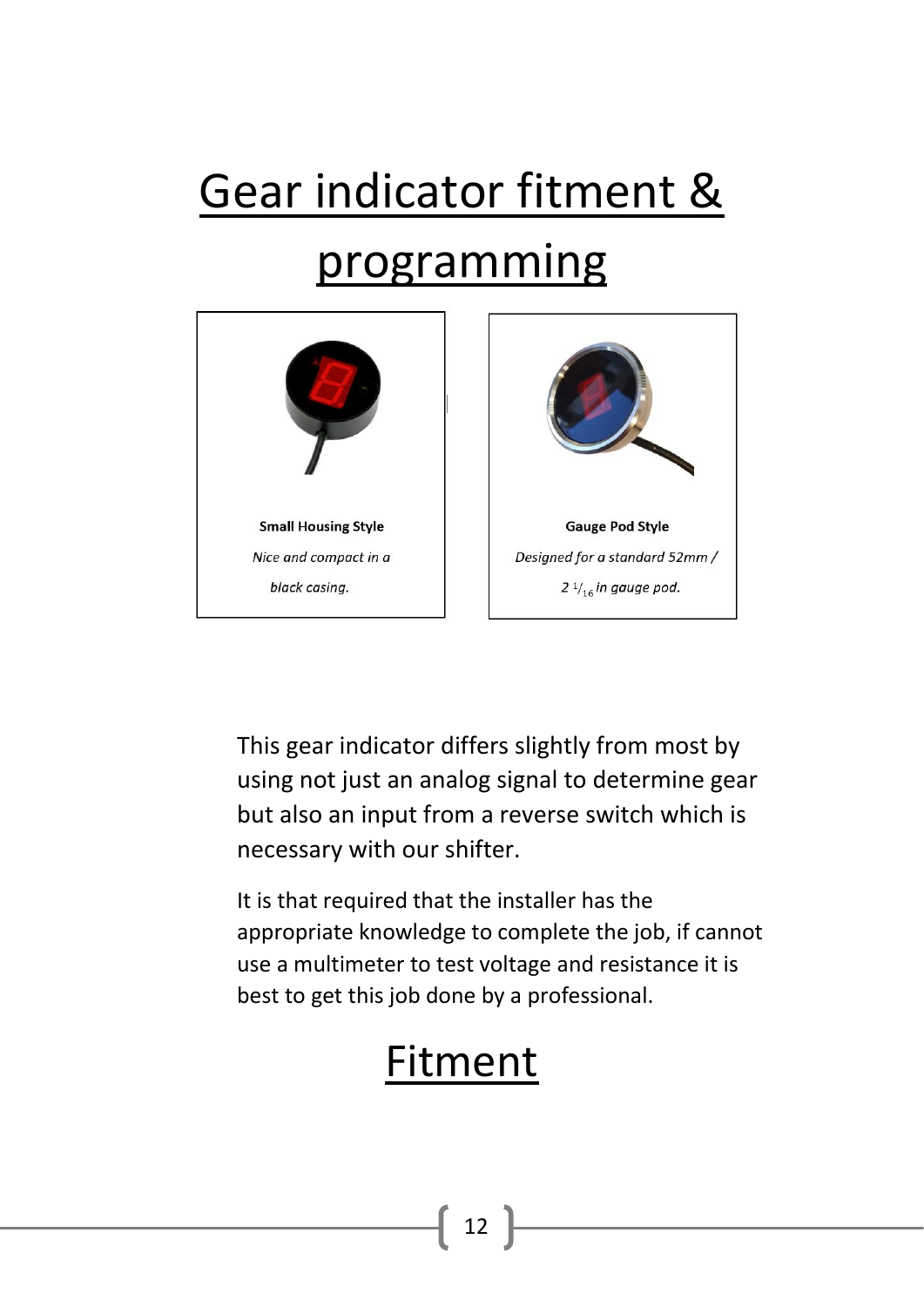Mount the gear indicator in the desired position using double sided tape for the small flat style gear indicator or a 52mm, 2 1/16 in gauge cup for the pod mount style and connect all wires.

#### Wire Colours

Black = Ground

Red = 12v (ignition switched maximum 18 V)

Yellow = 5v output for position sensor

White = Signal input (signal output from sensor)

Blue = Reverse input

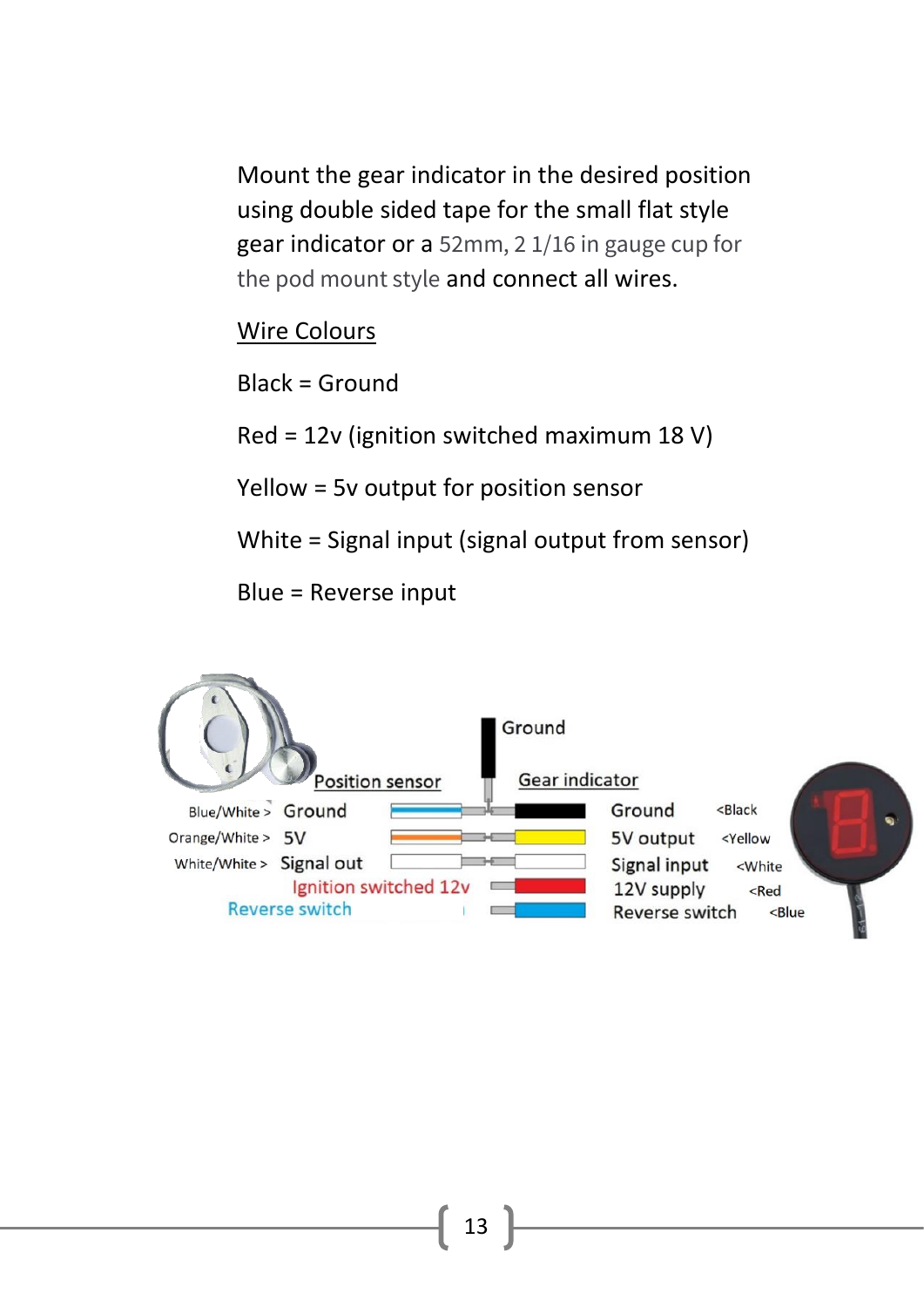# Sensor fitment

Position sensors now have a revised design that allows them to be rotated 360 degrees under the mounting bracket. To determine the correct position it is best to use a multimeter between the white signal wire and ground to ensure the sensor is positioned so it will not cross the dead zone in operation where the output will instantly jump from a low to high voltage. The sensor is secured with the supplied 4mm stainless steel screws.

### Set up

**These Gear indicators now ship programmed but this may still need to be reprogrammed for your specific set up.**

# Programming

- 1. Hold the programming button down while the ignition power is switched on this will put the gear indicator into programming mode. The programming button can be accessed through the 4mm hole on the front of the gear indicator. This should be done with a nonconductive object to prevent any accidental damage.
- 2. The gear indicator will now pulse the gear it is waiting to be entered starting with neutral.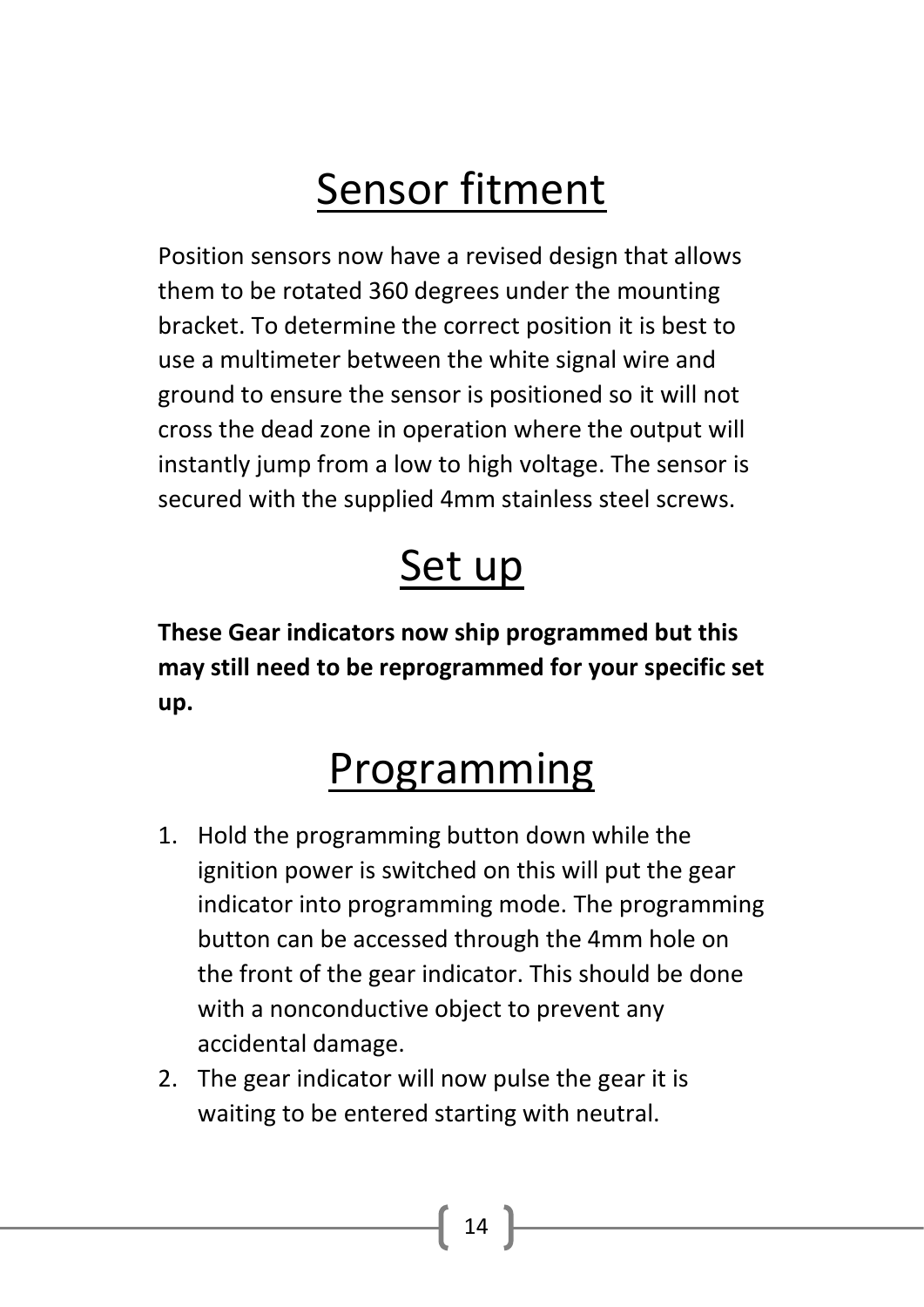- 3. Select the gear displayed on the shifter/transmission then press the program button to set the position in the gear indicator.
- 4. Once you have programmed the number of gears your transmission has turn off power to the gear indicator for all the settings to be saved.
- 5. Reverse can be displayed my either a high or low power (under 1V=low, over 4V= high) on the blue wire this will come from the reverse switch on the side of the transmission.

The reverse input will over-ride all other gear positions.

Generally earlier cars and most conversions switch to 12v with reverse is engaged and many late model cars have a 12v supply to the sensor that gets pulled to ground when reverse is engaged. To select positive or negative trigger press the program button for 1 second at any time at least 5 seconds after start up and the input trigger behaviour will switch.

When you select positive trigger, the display will flash "P" with you select negative trigger the display will flash "N".

If you're not sure what to do and you definitely have a reverse switch wire that changes when